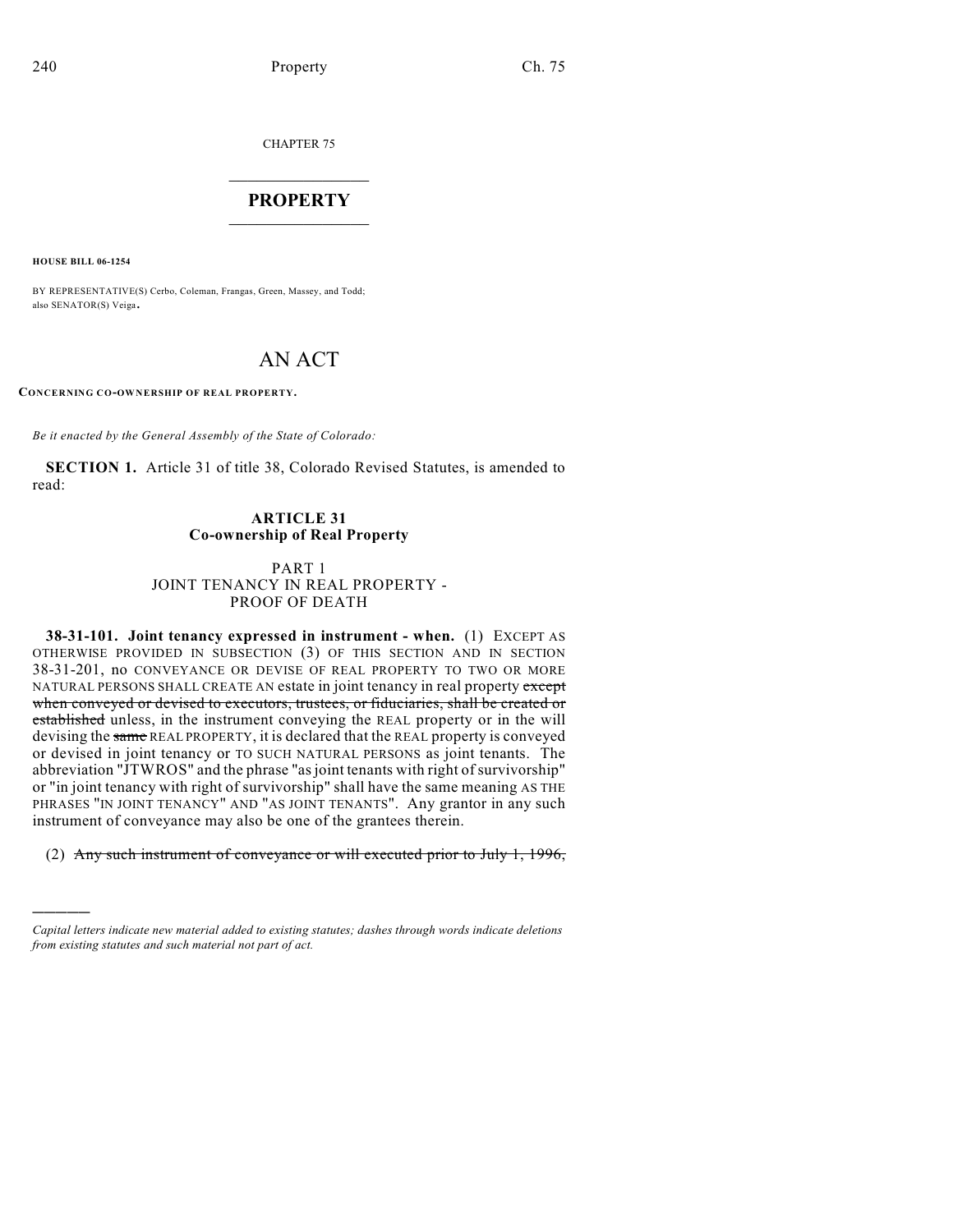### Ch. 75 Property 241

conveying or devising property in compliance with subsection (1) of this section shall be deemed to have created an estate in joint tenancy.

(3) A CONVEYANCE OR DEVISE TO TWO OR MORE PERSONAL REPRESENTATIVES, TRUSTEES, OR OTHER FIDUCIARIES SHALL BE PRESUMED TO CREATE AN ESTATE IN JOINT TENANCY IN REAL PROPERTY AND NOT A TENANCY IN COMMON.

(4) AN ESTATE IN JOINT TENANCY IN REAL PROPERTY SHALL ONLY BE CREATED IN NATURAL PERSONS; EXCEPT THAT THIS LIMITATION SHALL NOT APPLY TO A CONVEYANCE OR DEVISE OF REAL PROPERTY TO TWO OR MORE PERSONAL REPRESENTATIVES, TRUSTEES, OR OTHER FIDUCIARIES. ANY CONVEYANCE OR DEVISE OF REAL PROPERTY TO TWO OR MORE PERSONS THAT DOES NOT CREATE OR IS NOT PRESUMED TO CREATE AN ESTATE IN JOINT TENANCY IN THE MANNER DESCRIBED IN THIS SECTION SHALL BE A CONVEYANCE OR DEVISE IN TENANCY IN COMMON OR TO TENANTS IN COMMON.

**38-31-102. Proof of death - certificate of death available - definitions.** (1) A CERTIFICATE OF DEATH OR a certified copy of the certificate of death required by the provisions of section 25-2-110, C.R.S., THEREOF OF A PERSON WHO IS A JOINT TENANT may be placed of record with the county clerk and recorder of the county in which the real estate concerned PROPERTY AFFECTED BY THE JOINT TENANCY is located, together with a supplementary affidavit. THE SUPPLEMENTARY AFFIDAVIT, WHICH SHALL BE PROPERLY SWORN TO OR AFFIRMED by one A PERSON of legal age having personal knowledge of the fact stating FACTS AND HAVING NO RECORD INTEREST IN THE REAL PROPERTY, SHALL INCLUDE THE LEGAL DESCRIPTION OF THE REAL PROPERTY AND A STATEMENT that the person referred to in the death certificate was at the time of death the owner in OF A joint tenancy of the INTEREST IN THE REAL property. described in the affidavit. Said certificate and affidavit When recorded, THE ORIGINAL CERTIFICATE AND SUPPLEMENTARY AFFIDAVIT, or certified copies thereof, shall be accepted in all courts of the state of Colorado as prima facie proof of the decease DEATH of such THE joint tenant. Such supplementary affidavit may not be made by anyone who has record interest in the real property described in such affidavit. THE CERTIFICATE AND SUPPLEMENTARY AFFIDAVIT PROVIDED FOR IN THIS SECTION MAY ALSO BE USED TO PROVIDE PROOF OF THE DEATH OF A LIFE TENANT OR ANY OTHER PERSON WHOSE RECORD INTEREST IN REAL PROPERTY TERMINATES UPON THE DEATH OF SUCH PERSON TO THE SAME EXTENT AS A JOINT TENANT AS PROVIDED IN THIS SECTION.

(2) AS USED IN THIS PART 1, UNLESS THE CONTEXT OTHERWISE REQUIRES, A "CERTIFICATE OF DEATH OR CERTIFIED COPY THEREOF" MEANS A CERTIFICATE OF DEATH MEETING THE REQUIREMENTS SET FORTH IN SECTION 38-35-112 TO BE ADMITTED AS EVIDENCE OR A COPY OF SUCH A CERTIFICATE OF DEATH CERTIFIED BY THE PUBLIC OFFICE THAT ISSUED IT.

**38-31-103. Proof of death - certificate of death unavailable.** In the event that such joint tenant may have died outside the state of Colorado, and a certified copy of said IF A certificate of death OR A CERTIFIED COPY THEREOF referred to in section 25-2-110, C.R.S., cannot be procured, an affidavit properly sworn to OR AFFIRMED by two or more <del>disinterested</del> persons who are residents of the state of Colorado and who have OF LEGAL AGE HAVING PERSONAL KNOWLEDGE OF THE FACTS AND HAVING no record interest in the REAL property affected by such THE joint tenancy may be